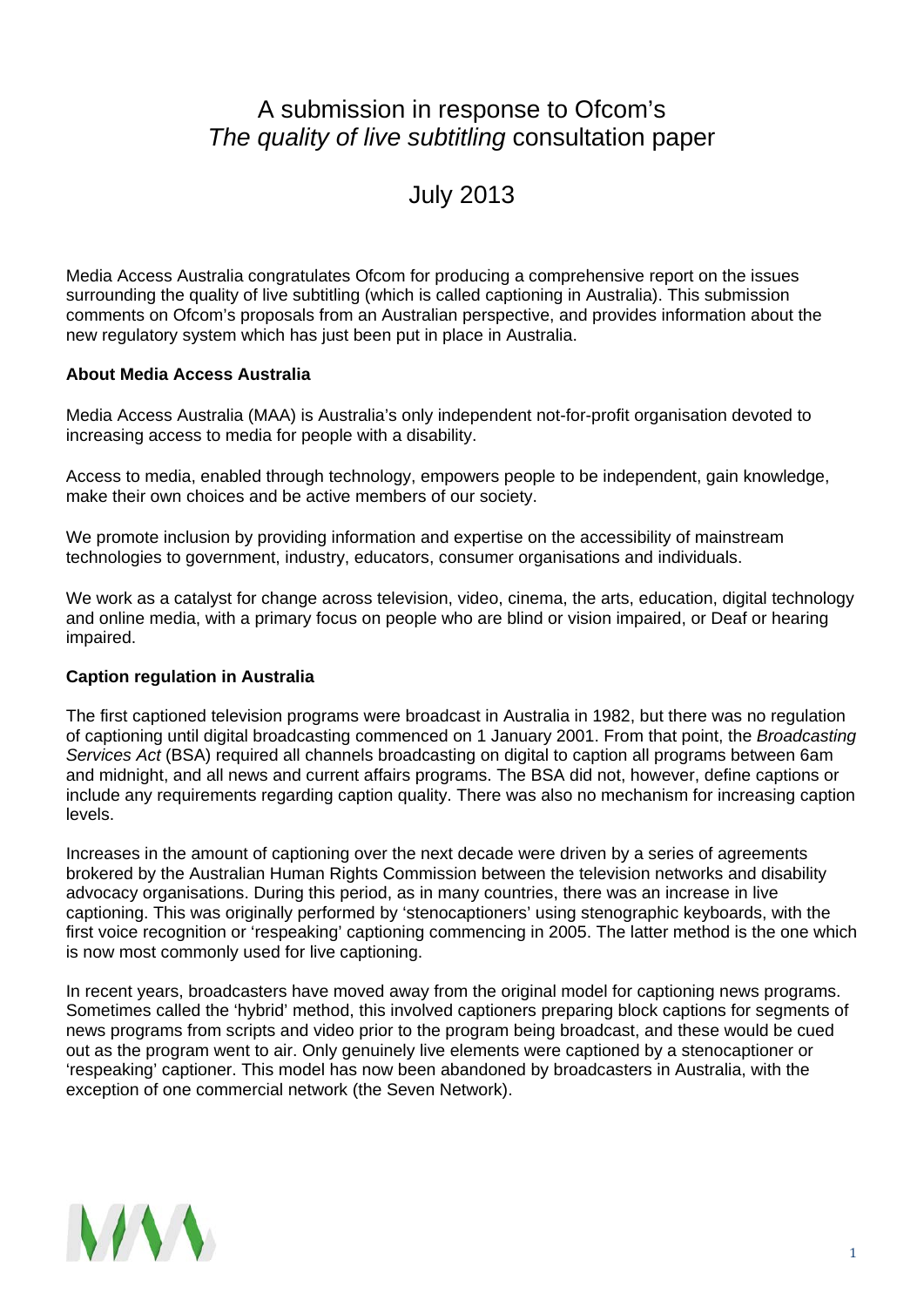These developments resulted in a perceived decline in the quality of captioning. Almost all complaints about caption quality received by MAA from consumers relate to live captions, and advocacy groups have lobbied for the introduction of captioning standards.

In December 2010, the Australian Government responded to these concerns in the final report in an investigation it had conducted into access to the electronic media for the hearing and vision impaired.<sup>[1](#page-1-0)</sup> Two of the report's recommendations were that the BSA be amended to include a reference to captions "of adequate quality", and the Australian Communications and Media Authority (ACMA) "develop criteria that the ACMA can use when assessing the quality of live captions". Amendments to the BSA (which also included new caption quotas for free-to-air and subscription television) were passed by parliament in June 2011.

Subsequent to this, the ACMA held a series of meetings with consumer representatives, broadcasters, caption suppliers and MAA to develop a Caption Standard. During these meetings, consumer representatives argued for the inclusion of metrics in the standard (specifically, a caption error rate of no more than 98%, and a target of a maximum of 3 seconds for the time lag in live captions). Broadcasters and access suppliers argued against the introduction of metrics.

Throughout the consultation progress, MAA acknowledged that metrics have a place in the the evaluation of caption quality, but argued strongly that the most practical and efficient way to improve the overall quality of captioning is to keep the amount of live captioning to an absolute minimum. This means, in Australia, a return to the previous 'hybrid' method of captioning news programs, and caption suppliers ensuring that they have adequate resources at hand to deal with fast-turnaround programs. We strongly support Ofcom's statement that that 'day topical programs' (produced up to 24 hours before broadcast) should not be live captioned. MAA's predecessor, the Australian Caption Centre, used to regularly pre-prepare fully-timed block captions for programs completed 5 hours or less before broadcast time. This was achieved by having several captioners working on segments of the program simultaneously.

Ideally, we believe that broadcasters should have to justify the live captioning of any program which is not genuinely live.

The ACMA ultimately decided not to include metrics in the final version of the document, the 'Broadcasting Services (Television Captioning Standard) [2](#page-1-1)013<sup>'2</sup>, which came into effect on 5 June 2013. Instead, it states that when determining the quality of a captioning service for a program, or a distinct segment of a program, the readability, accuracy and comprehensibility of the captions must be considered. The document then goes on to list factors that determine quality in these three areas. The ACMA is now using this document when investigating complaints made by the public about poor quality captions on individual programs.

We believe that the ACMA's standard is consistent with MAA's position that live captions should be kept to a minimum, as they are inherently inferior to pre-prepared block captions in terms of readability, accuracy and comprehensibility. However, this approach has not been properly tested through the complaints process yet.



<span id="page-1-0"></span> $1$  http://www.dbcde.gov.au/television/television captioning/media access review

<span id="page-1-1"></span><sup>2</sup> <http://www.acma.gov.au/theACMA/Consultations/Consultations/Completed/captioning-quality>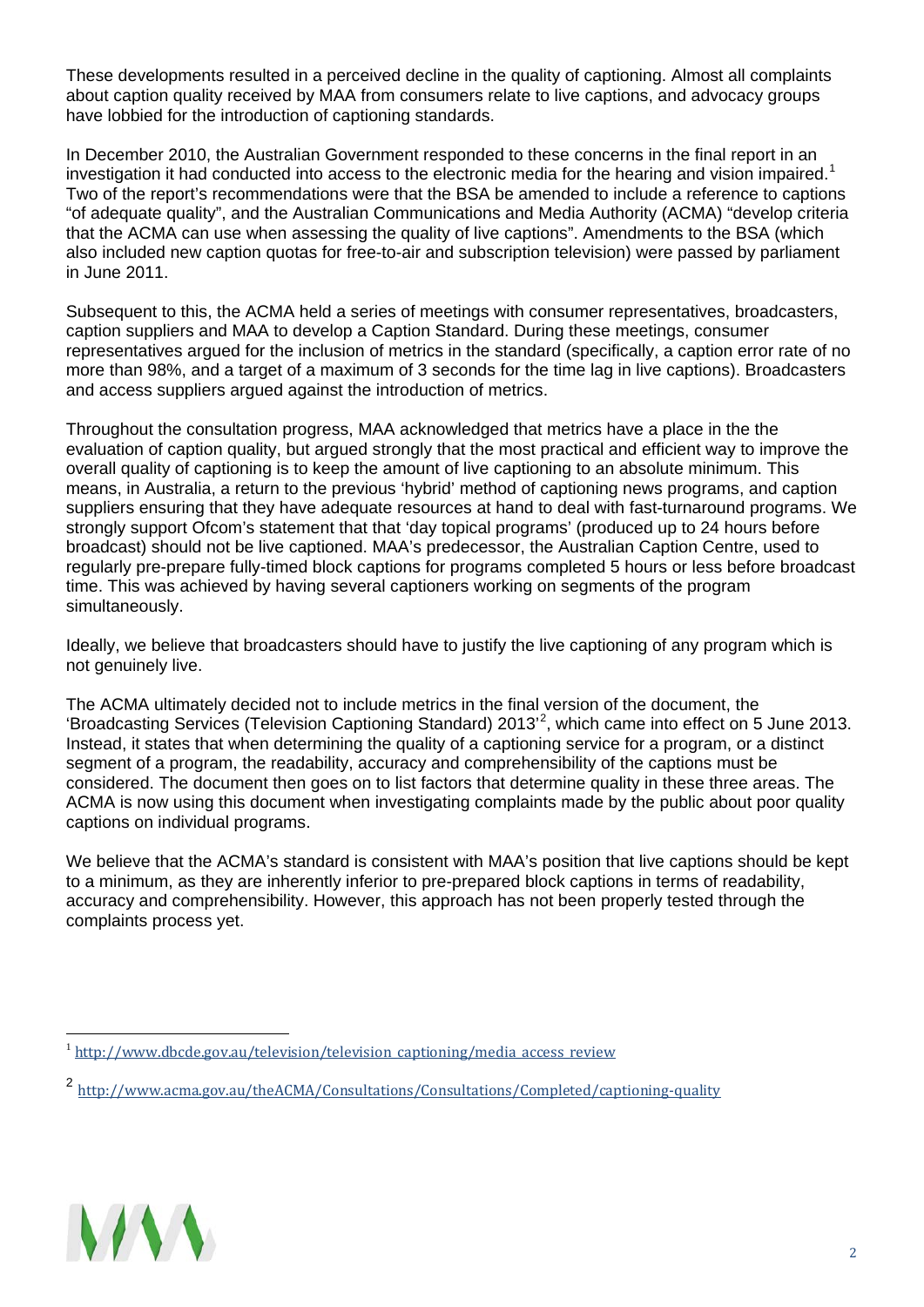#### **Responses to Ofcom's questions**

*Q1. Do consultees agree with the proposal to require broadcasters to measure and report every six months on the average speed of live subtitling in a variety of programmes, based on a sample of segments selected by Ofcom?*

MAA agrees with this proposal, although we believe that the average speed of live captioning is often more closely related to the speed of the speakers within the program than the skills of the captioner or the live captioning production process. In our experience of consumer complaints about live captioning, speed is less of an issue than error rates or latency.

*Q2. Do consultees consider that broadcasters should be asked to report separately on different types of live programming? If so, do they agree with the suggestions in paragraph 6.19, or would they suggest different categorisations, and if so, why?*

MAA agrees with the proposal to report separately on different types of programs, and with the categories suggested.

*Q3. Do consultees consider that the guidance on subtitling speeds should be reviewed? Do consultees agree that, for the time being, it would not be appropriate to set a maximum target for the speed of live subtitling? If not, please explain why*

MAA does not believe that it is appropriate to set a maximum target for live captioning as this is largely out of the control of live captioners. Setting a maximum target could also mean that important information, in a news bulletin for example, could be left out.

#### *Q4. Do consultees agree that it would not be appropriate at this stage to set a maximum target for latency? If not, please explain why.*

MAA believes that the statement on Ofcom's 'Code on Television Access Services' that "the aim should be to keep the inevitable delay in subtitle presentation to the minimum (no more than 3 seconds) consistent with accurate presentation of what is being said" is reasonable as this is an achievable target. However, from consultation with access suppliers, and our own measurements of the timing of Australian live captions, we believe a delay of 3 seconds is probably a 'best case scenario' (in the absence of the broadcast being delayed to accommodate captioning). The actual average delay on live captioning in Australia is around 5 seconds.

We also acknowledge that the delay in live captions is to some extent outside the control of the captioner, and will be influenced by the speed at which people are speaking, the number of people speaking (and if they are speaking over the top of each other) and the complexity of the content.

Nevertheless, as confirmed by Ofcom's research with consumers and the complaints which MAA receives, latency is major factor in caption quality. Any delay longer than about five seconds can push the captions for one story in a news bulletin into the next, while a commercial break can mean the final captions for a segment are lost entirely. We therefore believe that that a maximum *target* of three seconds is appropriate, while acknowledging that it will not always be achievable in practice, but would add the proviso that a consistent average delay of greater than 5 seconds will severely compromise quality and indicates deficiencies in the caption production process which should be addressed.

*Q5. Do consultees agree with the proposal to require broadcasters to measure and report every six months on error rates, on the basis of excerpts selected by Ofcom from a range of programmes?*

MAA believes it is appropriate that broadcasters be required to report on error rates on a range of programs selected by Ofcom, and has argued for a similar approach to be taken in Australia.